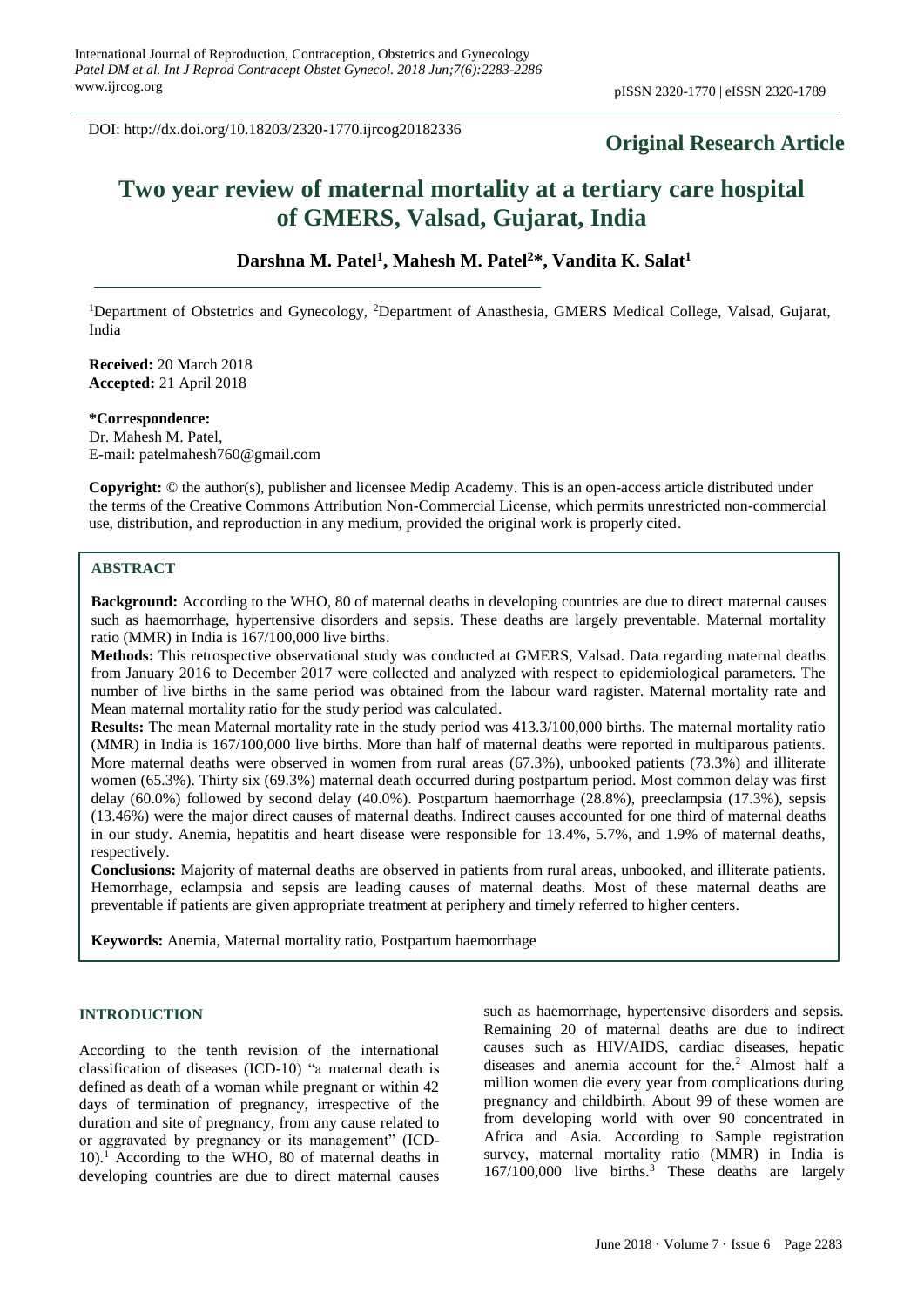preventable. Majority of maternal deaths occur between third trimester and the first week after delivery.<sup>4</sup> The time needed to receive adequate care is the most significant contributor to maternal mortality. According to Thaddeus and Maine, delay can occur at three levels. The first delay is recognizing a problem and deciding to seek care. The second delay is reaching a facility that provides an appropriate level of care. The third delay is receiving adequate and appropriate care.<sup>5</sup>



**Figure 1: Level of delay (maternal death).**

This study was conducted to assess the local causes of maternal mortality in a tertiary medical college hospital situated in semi urban part of Valsad where large numbers of patients are referred from rural parts of south Gujarat.

Aim and objective was to analyse the causes and factors contributing to maternal mortality in referred cases at a tertiary health center.

## **METHODS**

This retrospective observational study was conducted at GMERS, Valsad which gets a large number of referrals from maternity homes, primary health centers from rural parts of South Gujarat. All women who died due to pregnancy complications during January 2016 to December 2017 were included in the study. Those women died beyond 42 days postpartum were excluded and those who were referred to higher centre and died at that referral centre were also excluded. After obtaining permission from the Medical Superintendent of the hospital, data regarding 52 maternal deaths were collected and analyzed with respect to epidemiological parameters like locality, literacy, gravidity, socio economic status, cause of maternal death. The number of live births in the same period was obtained from the labour ward register. Maternal mortality rate for the study period was calculated by using the formula-

$$
MMR = \frac{Total\ no\ of\ maternal\ deaths}{Total\ no\ of\ live\ births} \times 100000
$$

Mean maternal mortality ratio for the study period was calculated by calculating the mean of yearly MMR of the entire study period. The data were analysed using Epi info version 7.2 software.

Variables were expressed as frequency and percentage.

#### **RESULTS**

During the study period, there were a total of 12583 live births and 52 maternal deaths. The mean maternal mortality rate was 413.3/100000 live births. The epidemiological characteristics of maternal deaths are given in Table 1.

#### **Table 1: Epidemiological characteristics of maternal deaths (n=52).**

| <b>Patient characteristics</b> | Number $=52$   | $\frac{0}{0}$ |
|--------------------------------|----------------|---------------|
| Age                            |                |               |
| < 20                           | 2              | 3.85          |
| $20 - 24$                      | 27             | 51.92         |
| 25-29                          | 11             | 21.15         |
| 30-34                          | $\overline{7}$ | 13.46         |
| $\geq 35$                      | 5              | 9.62          |
| Parity                         |                |               |
| Primipara                      | 21             | 40.38         |
| Multipara                      | 31             | 59.62         |
| Residence                      |                |               |
| Urban                          | 17             | 32.69         |
| Rural                          | 35             | 67.31         |
| Antenatal care                 |                |               |
| <b>Booked</b>                  | 14             | 26.92         |
| Unbooked                       | 38             | 73.08         |
| Education                      |                |               |
| Literate                       | 18             | 34.62         |
| Illiterate                     | 34             | 65.38         |
| Socio economic class           |                |               |
| Low                            | 45             | 86.54         |
| Middle                         | 6              | 11.54         |
| High                           | 1              | 1.92          |

Mean age of maternal deaths were 26.05 years. Majority of maternal deaths (38, 73.1%) were reported in the age group of 20 to 29 years. More deaths were reported in multiparous women (31, 59.6%) as compared to Primiparas (21, 40.4%).

**Table 2: Distribution of maternal deaths according to time, mode of delivery and pregnancy outcome.**

|                            | <b>Number</b> | $\frac{0}{0}$ |
|----------------------------|---------------|---------------|
| Time of death $(n=52)$     |               |               |
| Antenatal                  | 13            | 25.00         |
| Intranatal                 | 3             | 5.77          |
| Postnatal                  | 36            | 69.23         |
| Route of delivery $(n=39)$ |               |               |
| Vaginal                    | 29            | 74.36         |
| C-section                  | 10            | 25.64         |
| <b>Pregnancy outcome</b>   |               |               |
| Live birth                 | 25            | 64.10         |
| Stillbirth/abortion        | 14            | 35.90         |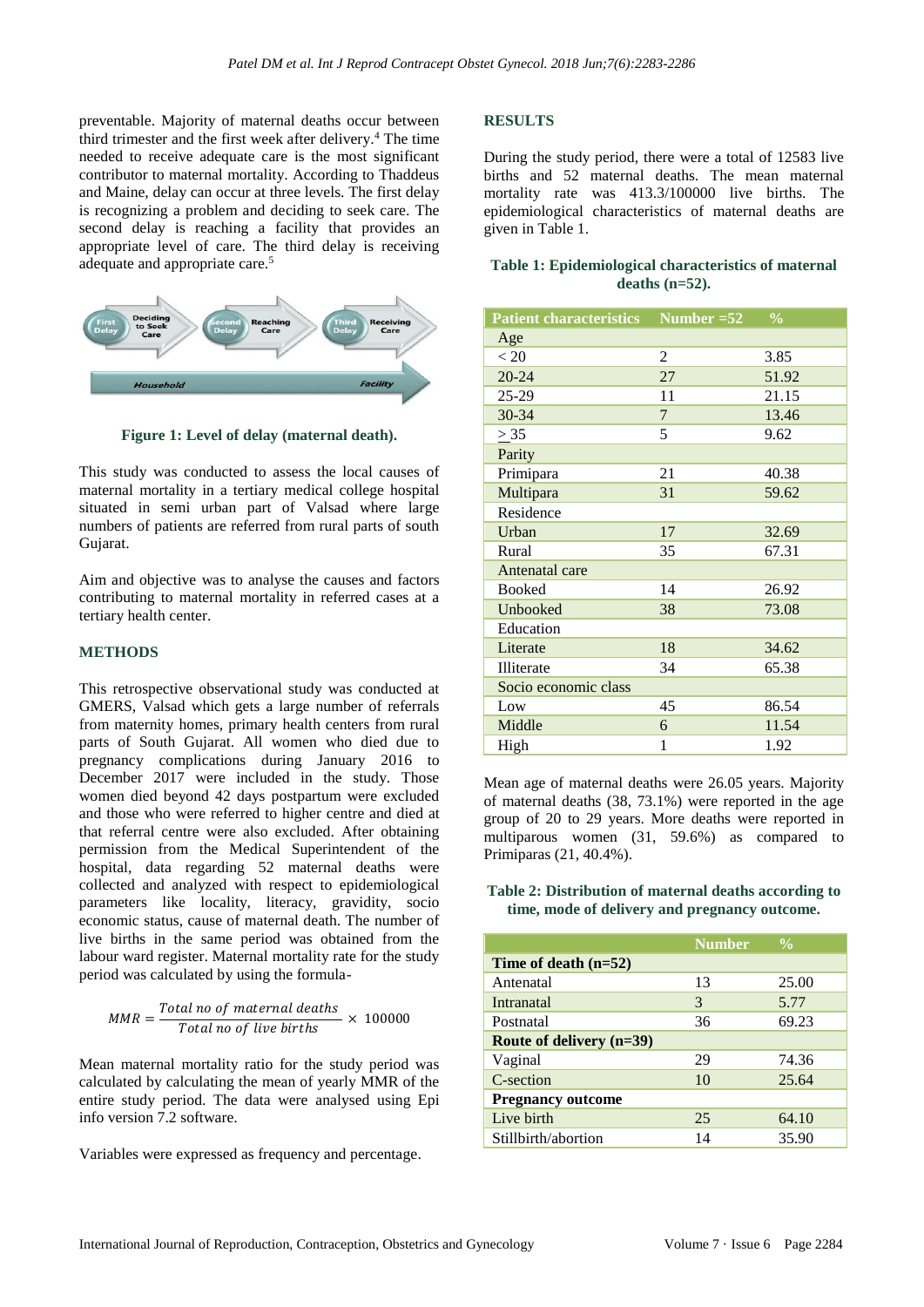Maternal deaths were observed more in women from rural areas (35, 67.3%) as compared to urban areas (17, 32.6%). Maximum maternal deaths were reported in illiterate women (34, 65.3%). Seventy three percent of maternal deaths were reported in unbooked patients. Most maternal deaths (45, 86.5%) were reported in women with low socioeconomic status.

Majority of deaths (36, 69.23%) occurred during postpartum period followed by antenatal period (13, 25.0%). Out of 39 birth, 25 (64.10%) were live birth.

In the study period, 36 (69.24% ) of maternal deaths were due to direct causes, while 16 (30.76 %) of maternal deaths were due to indirect causes The leading cause of death was uncontrollable postpartum haemorrhage (15, 28.8%), preeclampsia (9, 17.3%), anemia (7, 13.46%), sepsis (13.46%) and abruption placenta (5, 9.62%). Three delays were observed in 40 cases (76.9%). Most common delay was delay in recognizing a problem and deciding to seek care (24, 60.0%) followed by delay in reaching the facility (16, 40.0%).



# **Figure 1: Causes of maternal deaths and its percentages.**

# **DISCUSSION**

Maternal mortality is an indicator of reproductive health of the society. High maternal mortality reflects poor quality of maternal services, late referral and low socioeconomic status of the community. The mean Maternal mortality rate in the study period was 413.3/100000 births. The maternal mortality ratio (MMR) in India is 167/100,000 live births.<sup>3</sup> Various studies in India in have reported wide variation in MMR  $(47/100000$  to  $625/100000$  births).<sup>6-11</sup> Madhu Jain has shown a very high MMR of 2270/100000.<sup>7</sup>

In our study, nearly three fourth of maternal deaths were in the age group of 20 to 29 years. More than half of maternal deaths were reported in multiparous patients. More maternal deaths were observed in women from rural areas (67.3%), unbooked patients (73.3%), illiterate women (65.3%), and women belonging to low

socioeconomic status (86.5%). Similar findings were reported in studies of Jadhav, Pal and Onakewhor.<sup>8-10</sup> Thirty six (69.3%) maternal death occurred during postpartum period. Prioritization of strategies that focus on professional intrapartum and postpartum care.

In present study, most common delay was first delay (60.0%) followed by second delay (40.0%). Another study reported first delay was the major contributor  $(64.7\%)$  followed by second delay  $(32.0\%)$ <sup>12</sup>

In present study, nearly two third of maternal deaths were due to direct causes. Postpartum haemorrhage (28.8%), preeclampsia (17.3%), sepsis (13.46%) were the major direct causes of maternal deaths. Our findings were consistent with studies conducted by Jadhav and Shah.<sup>8,11</sup> Indirect causes accounted for one third of maternal deaths in our study. Anemia, hepatitis and heart disease were responsible for 13.4%, 5.7%, and 1.9% of maternal deaths, respectively. Jain, Jadhav, Pal, and Onakewhor reported similar observation.<sup>7-10</sup>

Most of these maternal deaths can be prevented by ensuring 24 hr availability of basic drugs like tablet misoprostol, injection magnesium sulfate as most maternal deaths are due to post partum hemorrhage and eclampsia. Early detection of high risk pregnancies and referring them to a tertiary center can reduce the complications of high risk pregnancies.

# **CONCLUSION**

Majority of maternal deaths are observed in patients from rural areas, unbooked, illiterate patients and patients from low socioeconomic status. Hemorrhage, eclampsia and sepsis are leading causes of maternal deaths. Most of these maternal deaths are preventable if patients are given appropriate treatment at periphery and timely referred to higher centers.

#### *Limitation*

We only included patients referred to our hospital, so we can not generalize study finding to general population.

# **ACKNOWLEDGMENTS**

Authors express sincere gratitude to Dr. Pratixa Chaudhari, Dr. Vandita K Salat, for their valuable suggestions.

*Funding: No funding sources Conflict of interest: None declared Ethical approval: The study was approved by the Institutional Ethics Committee*

# **REFERENCES**

1. World health organization. ICD-10: international statistical classification of diseases and related health problems. Geneva: world health organization; 1992.